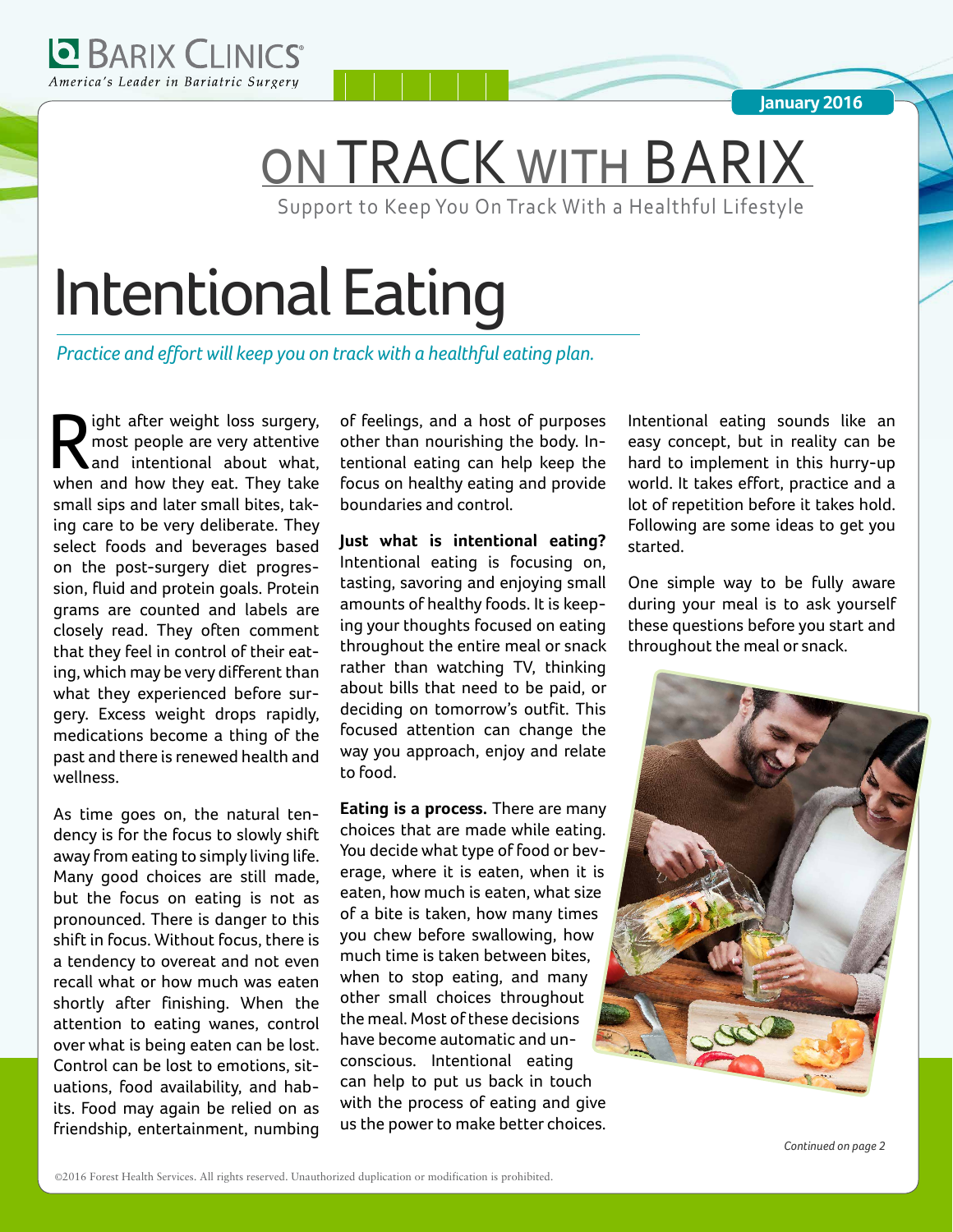

- *• What do I see?*
- *• What do I hear?*
- *• What do I smell?*
- *• What do I taste?*
- *• What am I touching or feeling?*

Cut up all of your food into idealsized bites at the beginning of the meal. Don't start eating until all of the food is cut. Eat each bite with full attention, tasting, savoring, smelling, and feeling the food. Eat slowly and pause, setting down your fork, between bites.

> What we hope ever to do with ease, we must learn first to do with **DILIGENCE.** Samuel Johnson

Part of intentional eating is to tune into your body's needs. It's hard to discern hunger signals when hurried and distracted. Is it hunger or fatigue? Is it hunger or anger? Is it hunger or boredom? If you eat when you are tired, you'll just be full and tired. Your body needs rest, not food. If you eat when you are angry, you'll be full and angry. Food only satisfies when it is consumed in response to hunger. Hunger signals are often especially hard to discern after weight loss surgery. If you don't feel hunger, eating small frequent meals, about every 2 ½ hours, can help insure that you're eating when you need to. If you feel the urge to eat between these meals, stop and listen to what your body is telling you. Do your best to respond by giving it what it needs, not to numb it with food.

If portion sizes have expanded beyond 1 cup of solid food, mindless eating most likely plays a role. Create a physical pause in your meal to bring more awareness to the portion of food you are eating. Do this by using a small salad plate and measuring out ½ cup of total food. You might select ¼ cup of two different foods or 2 tablespoons of 4 different foods. Eat that food slowly, taking small bites and chewing well. If you would like to eat more when that food is gone, measure and place ¼ cup of food on your plate. Eat that food slowly, taking small bites and chewing well. If you would still like to eat more, place another ¼ cup of food on your plate. This works well at a restaurant, family gathering or most situations if you transfer food in small portions from the served plate to a smaller salad plate.



Intentional eating starts well before the food is on our plate. Planning and preparing are essential to having the right foods available. Plan out foods for the upcoming week, shop, and prepare ahead of time. A wellthought-out plan puts you in control of what you eat.

Your diet is a bank account. Good food choices are good **INVESTMENTS**. Bethenny Frankel

In summary, intentional eating is all about control, balance, enjoyment and awareness. Putting in the effort to move your eating experience from happenstance to intentional will pay off by putting you back in the driver's seat.



## Get Rewarded!

*This month, you could earn a SPECIAL GIFT for your "It Worked For Me" tips or recipes! Just submit as many recipes and "It Worked For Me" tips as you like. The most original and creative will be awarded a special gift from our online store. Include your name and contact info with your entry — make sure your recipes follow Barix nutritional guidelines.* 

*Tips must be submitted by January 31, 2016. Please send comments, ideas, recipes and "It Worked For Me" tips to Deb Hart, RD, LD at dhart@ foresthealth.com.*